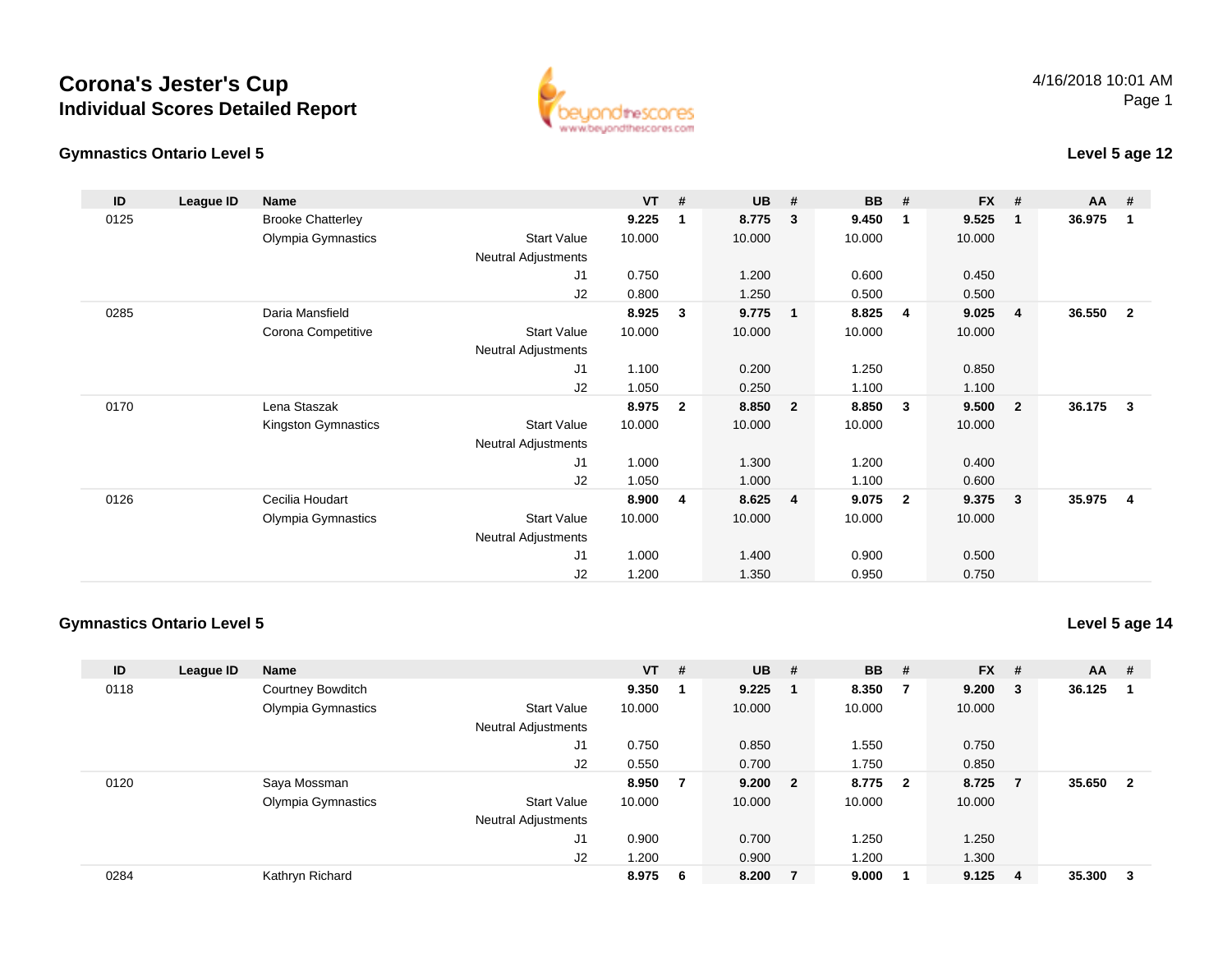

|      | Corona Competitive        | <b>Start Value</b><br><b>Neutral Adjustments</b> | 10.000 |                | 10.000 |                         | 10.000 |                | 10.000 |                         |        |                |
|------|---------------------------|--------------------------------------------------|--------|----------------|--------|-------------------------|--------|----------------|--------|-------------------------|--------|----------------|
|      |                           | J1                                               | 1.100  |                | 1.750  |                         | 0.950  |                | 0.850  |                         |        |                |
|      |                           | J2                                               | 0.950  |                | 1.850  |                         | 1.050  |                | 0.900  |                         |        |                |
| 0119 | Katie Wallace             |                                                  | 8.700  | 8              | 8.575  | 6                       | 8.650  | $\mathbf{3}$   | 9.300  | $\overline{1}$          | 35.225 | $\overline{4}$ |
|      | Olympia Gymnastics        | <b>Start Value</b>                               | 10.000 |                | 10.000 |                         | 10.000 |                | 10.000 |                         |        |                |
|      |                           | <b>Neutral Adjustments</b>                       |        |                |        |                         |        |                |        |                         |        |                |
|      |                           | J1                                               | 1.300  |                | 1.500  |                         | 1.350  |                | 0.600  |                         |        |                |
|      |                           | J2                                               | 1.300  |                | 1.350  |                         | 1.350  |                | 0.800  |                         |        |                |
| 0278 | <b>Elisabeth Antifave</b> |                                                  | 9.000  | 5              | 8.575  | 6                       | 8.525  | 5              | 9.025  | 5                       | 35.125 | $-5$           |
|      | Corona Competitive        | <b>Start Value</b>                               | 10.000 |                | 10.000 |                         | 10.000 |                | 10.000 |                         |        |                |
|      |                           | <b>Neutral Adjustments</b>                       |        |                |        |                         |        |                |        |                         |        |                |
|      |                           | J1                                               | 1.050  |                | 1.400  |                         | 1.500  |                | 1.000  |                         |        |                |
|      |                           | J2                                               | 0.950  |                | 1.450  |                         | 1.450  |                | 0.950  |                         |        |                |
| 0219 | Megan McNeil              |                                                  | 9.100  | $\mathbf{3}$   | 8.675  | $\overline{4}$          | 8.625  | $\overline{4}$ | 8.675  | 8                       | 35.075 | 6              |
|      | Tumblers                  | <b>Start Value</b>                               | 10.000 |                | 10.000 |                         | 10.000 |                | 10.000 |                         |        |                |
|      |                           | <b>Neutral Adjustments</b>                       |        |                |        |                         |        |                |        |                         |        |                |
|      |                           | J1                                               | 0.850  |                | 1.450  |                         | 1.350  |                | 1.300  |                         |        |                |
|      |                           | J2                                               | 0.950  |                | 1.200  |                         | 1.400  |                | 1.350  |                         |        |                |
| 0327 | Mira Clark                |                                                  | 9.175  | $\overline{2}$ | 8.775  | $\overline{\mathbf{3}}$ | 8.450  | 6              | 8.375  | $\overline{\mathbf{9}}$ | 34.775 | $\overline{7}$ |
|      | Corona Competitive        | <b>Start Value</b>                               | 10.000 |                | 10.000 |                         | 10.000 |                | 10.000 |                         |        |                |
|      |                           | <b>Neutral Adjustments</b>                       |        |                |        |                         |        |                |        |                         |        |                |
|      |                           | J1                                               | 0.800  |                | 1.350  |                         | 1.650  |                | 1.550  |                         |        |                |
|      |                           | J2                                               | 0.850  |                | 1.100  |                         | 1.450  |                | 1.700  |                         |        |                |
| 0280 | <b>Madison Schuler</b>    |                                                  | 9.075  | 4              | 8.650  | 5                       | 8.050  | 8              | 8.950  | $6\phantom{1}6$         | 34.725 | 8              |
|      | Corona Competitive        | <b>Start Value</b>                               | 10.000 |                | 10.000 |                         | 10.000 |                | 10.000 |                         |        |                |
|      |                           | <b>Neutral Adjustments</b>                       |        |                |        |                         |        |                |        |                         |        |                |
|      |                           | J1                                               | 1.000  |                | 1.300  |                         | 2.000  |                | 1.200  |                         |        |                |
|      |                           | J2                                               | 0.850  |                | 1.400  |                         | 1.900  |                | 0.900  |                         |        |                |
| 0089 | <b>Halle Bertrim</b>      |                                                  | 8.600  | 9              | 8.175  | 8                       | 8.525  | 5              | 9.250  | $\overline{\mathbf{2}}$ | 34.550 | 9              |
|      | Jungle Gym Gymnastics     | <b>Start Value</b>                               | 10.000 |                | 10.000 |                         | 10.000 |                | 10.000 |                         |        |                |
|      |                           | <b>Neutral Adjustments</b>                       |        |                |        |                         |        |                |        |                         |        |                |
|      |                           | J1                                               | 1.300  |                | 1.800  |                         | 1.500  |                | 0.700  |                         |        |                |
|      |                           | J2                                               | 1.500  |                | 1.850  |                         | 1.450  |                | 0.800  |                         |        |                |

**Gymnastics Ontario Level 5**

**Level 5 age 15+**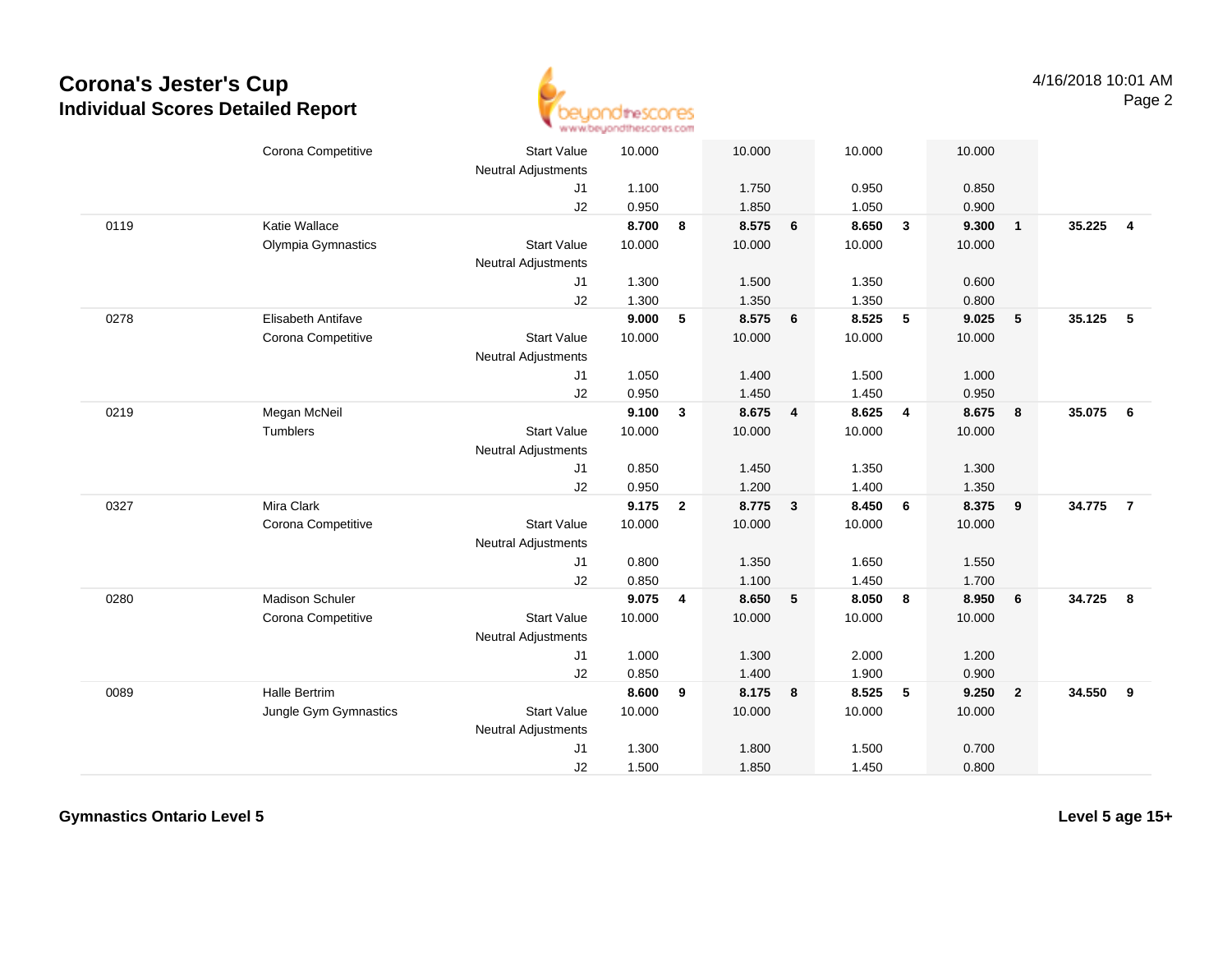

| ID<br><b>League ID</b><br>VT<br><b>UB</b><br>#<br><b>BB</b><br>FX #<br>#<br>#<br>AA<br>#<br><b>Name</b><br><b>X.XXX</b><br><b>X.XXX</b><br><b>GABRIELLE SIMARD</b><br><b>X.XXX</b><br><b>X.XXX</b><br>0.000<br>0090<br>$\overline{\phantom{a}}$<br>$\overline{\phantom{a}}$<br>$\overline{\phantom{a}}$<br>$\overline{\phantom{a}}$<br>$\overline{\phantom{a}}$<br><b>X.XXX</b><br><b>X.XXX</b><br><b>X.XXX</b><br><b>X.XXX</b><br>0111<br>0.000<br><b>Emily Lepage</b><br>$\overline{\phantom{a}}$<br>$\overline{\phantom{a}}$<br>$\overline{\phantom{a}}$<br>$\overline{\phantom{a}}$<br>$\overline{\phantom{a}}$<br>10.000<br><b>GCGC Gymnastics</b><br><b>Start Value</b><br><b>Neutral Adjustments</b><br>2.500<br>J1<br>J2<br>2.400<br>$\overline{2}$<br>0117<br>Camryn Doherty<br>9.250<br>9.375<br>$\overline{1}$<br>8.325<br>$\mathbf{3}$<br>9.375<br>$\overline{1}$<br>36.325<br>$\overline{1}$<br>Olympia Gymnastics<br><b>Start Value</b><br>10.000<br>10.000<br>10.000<br>10.000<br>Neutral Adjustments<br>0.850<br>0.500<br>J1<br>1.750<br>0.650<br>0.650<br>0.750<br>1.600<br>J2<br>0.600<br>9.450<br>9.275<br>7.825<br>9.300<br>35.850<br>0282<br>Lee Anne King<br>$\overline{2}$<br>$5\phantom{.0}$<br>$\overline{2}$<br>$\overline{2}$<br>$\mathbf{1}$<br>Corona Competitive<br><b>Start Value</b><br>10.000<br>10.000<br>10.000<br>10.000<br><b>Neutral Adjustments</b><br>0.500<br>0.600<br>J1<br>0.650<br>2.150<br>0.600<br>0.800<br>J2<br>2.200<br>0.800<br>34.675<br>0027<br>Maya Ouellet<br>8.675<br>$\overline{7}$<br>8.700<br>$\mathbf{3}$<br>8.350<br>$\overline{2}$<br>8.950<br>$\overline{\mathbf{3}}$<br>$\mathbf{3}$<br><b>Club Les Sittelles</b><br><b>Start Value</b><br>10.000<br>10.000<br>10.000<br>10.000<br><b>Neutral Adjustments</b><br>1.400<br>1.200<br>1.700<br>1.200<br>J1<br>1.250<br>1.400<br>1.600<br>J2<br>0.900<br>0093<br>8.850<br>$\overline{\mathbf{4}}$<br>8.050<br>8.800<br>$\overline{\mathbf{1}}$<br>8.800<br>6<br>34.500<br>Katelyn Leroux<br>$6\phantom{1}$<br>$\overline{4}$<br>10.000<br>10.000<br>Cornwall Gymnastics club<br><b>Start Value</b><br>10.000<br>10.000<br><b>Neutral Adjustments</b><br>1.000<br>1.900<br>1.150<br>1.100<br>J1<br>J2<br>1.300<br>2.000<br>1.250<br>1.300<br><b>Taylor Campbell</b><br>8.775<br>8.650<br>7.900<br>0321<br>$\overline{4}$<br>$\overline{4}$<br>8.600<br>$\overline{7}$<br>33.925<br>5<br>6<br>Corona Competitive<br><b>Start Value</b><br>10.000<br>10.000<br>10.000<br>10.000<br><b>Neutral Adjustments</b><br>1.300<br>1.400<br>J1<br>1.200<br>2.200<br>1.250<br>1.400<br>2.000<br>1.400<br>J2<br>Sophie Chapman<br>8.825<br>5<br>8.250<br>5<br>7.700<br>6<br>8.925<br>33.700<br>0116<br>$\overline{\mathbf{4}}$<br>6<br>Olympia Gymnastics<br><b>Start Value</b><br>10.000<br>10.000<br>10.000<br>10.000<br><b>Neutral Adjustments</b> |  |    |       |       |       |       |  |  |
|----------------------------------------------------------------------------------------------------------------------------------------------------------------------------------------------------------------------------------------------------------------------------------------------------------------------------------------------------------------------------------------------------------------------------------------------------------------------------------------------------------------------------------------------------------------------------------------------------------------------------------------------------------------------------------------------------------------------------------------------------------------------------------------------------------------------------------------------------------------------------------------------------------------------------------------------------------------------------------------------------------------------------------------------------------------------------------------------------------------------------------------------------------------------------------------------------------------------------------------------------------------------------------------------------------------------------------------------------------------------------------------------------------------------------------------------------------------------------------------------------------------------------------------------------------------------------------------------------------------------------------------------------------------------------------------------------------------------------------------------------------------------------------------------------------------------------------------------------------------------------------------------------------------------------------------------------------------------------------------------------------------------------------------------------------------------------------------------------------------------------------------------------------------------------------------------------------------------------------------------------------------------------------------------------------------------------------------------------------------------------------------------------------------------------------------------------------------------------------------------------------------------------------------------------------------------------------------------------------------------------------------------------------------------------------------------------------------------------------------------------------------------------------------------------------------------------------------------------|--|----|-------|-------|-------|-------|--|--|
|                                                                                                                                                                                                                                                                                                                                                                                                                                                                                                                                                                                                                                                                                                                                                                                                                                                                                                                                                                                                                                                                                                                                                                                                                                                                                                                                                                                                                                                                                                                                                                                                                                                                                                                                                                                                                                                                                                                                                                                                                                                                                                                                                                                                                                                                                                                                                                                                                                                                                                                                                                                                                                                                                                                                                                                                                                                    |  |    |       |       |       |       |  |  |
|                                                                                                                                                                                                                                                                                                                                                                                                                                                                                                                                                                                                                                                                                                                                                                                                                                                                                                                                                                                                                                                                                                                                                                                                                                                                                                                                                                                                                                                                                                                                                                                                                                                                                                                                                                                                                                                                                                                                                                                                                                                                                                                                                                                                                                                                                                                                                                                                                                                                                                                                                                                                                                                                                                                                                                                                                                                    |  |    |       |       |       |       |  |  |
|                                                                                                                                                                                                                                                                                                                                                                                                                                                                                                                                                                                                                                                                                                                                                                                                                                                                                                                                                                                                                                                                                                                                                                                                                                                                                                                                                                                                                                                                                                                                                                                                                                                                                                                                                                                                                                                                                                                                                                                                                                                                                                                                                                                                                                                                                                                                                                                                                                                                                                                                                                                                                                                                                                                                                                                                                                                    |  |    |       |       |       |       |  |  |
|                                                                                                                                                                                                                                                                                                                                                                                                                                                                                                                                                                                                                                                                                                                                                                                                                                                                                                                                                                                                                                                                                                                                                                                                                                                                                                                                                                                                                                                                                                                                                                                                                                                                                                                                                                                                                                                                                                                                                                                                                                                                                                                                                                                                                                                                                                                                                                                                                                                                                                                                                                                                                                                                                                                                                                                                                                                    |  |    |       |       |       |       |  |  |
|                                                                                                                                                                                                                                                                                                                                                                                                                                                                                                                                                                                                                                                                                                                                                                                                                                                                                                                                                                                                                                                                                                                                                                                                                                                                                                                                                                                                                                                                                                                                                                                                                                                                                                                                                                                                                                                                                                                                                                                                                                                                                                                                                                                                                                                                                                                                                                                                                                                                                                                                                                                                                                                                                                                                                                                                                                                    |  |    |       |       |       |       |  |  |
|                                                                                                                                                                                                                                                                                                                                                                                                                                                                                                                                                                                                                                                                                                                                                                                                                                                                                                                                                                                                                                                                                                                                                                                                                                                                                                                                                                                                                                                                                                                                                                                                                                                                                                                                                                                                                                                                                                                                                                                                                                                                                                                                                                                                                                                                                                                                                                                                                                                                                                                                                                                                                                                                                                                                                                                                                                                    |  |    |       |       |       |       |  |  |
|                                                                                                                                                                                                                                                                                                                                                                                                                                                                                                                                                                                                                                                                                                                                                                                                                                                                                                                                                                                                                                                                                                                                                                                                                                                                                                                                                                                                                                                                                                                                                                                                                                                                                                                                                                                                                                                                                                                                                                                                                                                                                                                                                                                                                                                                                                                                                                                                                                                                                                                                                                                                                                                                                                                                                                                                                                                    |  |    |       |       |       |       |  |  |
|                                                                                                                                                                                                                                                                                                                                                                                                                                                                                                                                                                                                                                                                                                                                                                                                                                                                                                                                                                                                                                                                                                                                                                                                                                                                                                                                                                                                                                                                                                                                                                                                                                                                                                                                                                                                                                                                                                                                                                                                                                                                                                                                                                                                                                                                                                                                                                                                                                                                                                                                                                                                                                                                                                                                                                                                                                                    |  |    |       |       |       |       |  |  |
|                                                                                                                                                                                                                                                                                                                                                                                                                                                                                                                                                                                                                                                                                                                                                                                                                                                                                                                                                                                                                                                                                                                                                                                                                                                                                                                                                                                                                                                                                                                                                                                                                                                                                                                                                                                                                                                                                                                                                                                                                                                                                                                                                                                                                                                                                                                                                                                                                                                                                                                                                                                                                                                                                                                                                                                                                                                    |  |    |       |       |       |       |  |  |
|                                                                                                                                                                                                                                                                                                                                                                                                                                                                                                                                                                                                                                                                                                                                                                                                                                                                                                                                                                                                                                                                                                                                                                                                                                                                                                                                                                                                                                                                                                                                                                                                                                                                                                                                                                                                                                                                                                                                                                                                                                                                                                                                                                                                                                                                                                                                                                                                                                                                                                                                                                                                                                                                                                                                                                                                                                                    |  |    |       |       |       |       |  |  |
|                                                                                                                                                                                                                                                                                                                                                                                                                                                                                                                                                                                                                                                                                                                                                                                                                                                                                                                                                                                                                                                                                                                                                                                                                                                                                                                                                                                                                                                                                                                                                                                                                                                                                                                                                                                                                                                                                                                                                                                                                                                                                                                                                                                                                                                                                                                                                                                                                                                                                                                                                                                                                                                                                                                                                                                                                                                    |  |    |       |       |       |       |  |  |
|                                                                                                                                                                                                                                                                                                                                                                                                                                                                                                                                                                                                                                                                                                                                                                                                                                                                                                                                                                                                                                                                                                                                                                                                                                                                                                                                                                                                                                                                                                                                                                                                                                                                                                                                                                                                                                                                                                                                                                                                                                                                                                                                                                                                                                                                                                                                                                                                                                                                                                                                                                                                                                                                                                                                                                                                                                                    |  |    |       |       |       |       |  |  |
|                                                                                                                                                                                                                                                                                                                                                                                                                                                                                                                                                                                                                                                                                                                                                                                                                                                                                                                                                                                                                                                                                                                                                                                                                                                                                                                                                                                                                                                                                                                                                                                                                                                                                                                                                                                                                                                                                                                                                                                                                                                                                                                                                                                                                                                                                                                                                                                                                                                                                                                                                                                                                                                                                                                                                                                                                                                    |  |    |       |       |       |       |  |  |
|                                                                                                                                                                                                                                                                                                                                                                                                                                                                                                                                                                                                                                                                                                                                                                                                                                                                                                                                                                                                                                                                                                                                                                                                                                                                                                                                                                                                                                                                                                                                                                                                                                                                                                                                                                                                                                                                                                                                                                                                                                                                                                                                                                                                                                                                                                                                                                                                                                                                                                                                                                                                                                                                                                                                                                                                                                                    |  |    |       |       |       |       |  |  |
|                                                                                                                                                                                                                                                                                                                                                                                                                                                                                                                                                                                                                                                                                                                                                                                                                                                                                                                                                                                                                                                                                                                                                                                                                                                                                                                                                                                                                                                                                                                                                                                                                                                                                                                                                                                                                                                                                                                                                                                                                                                                                                                                                                                                                                                                                                                                                                                                                                                                                                                                                                                                                                                                                                                                                                                                                                                    |  |    |       |       |       |       |  |  |
|                                                                                                                                                                                                                                                                                                                                                                                                                                                                                                                                                                                                                                                                                                                                                                                                                                                                                                                                                                                                                                                                                                                                                                                                                                                                                                                                                                                                                                                                                                                                                                                                                                                                                                                                                                                                                                                                                                                                                                                                                                                                                                                                                                                                                                                                                                                                                                                                                                                                                                                                                                                                                                                                                                                                                                                                                                                    |  |    |       |       |       |       |  |  |
|                                                                                                                                                                                                                                                                                                                                                                                                                                                                                                                                                                                                                                                                                                                                                                                                                                                                                                                                                                                                                                                                                                                                                                                                                                                                                                                                                                                                                                                                                                                                                                                                                                                                                                                                                                                                                                                                                                                                                                                                                                                                                                                                                                                                                                                                                                                                                                                                                                                                                                                                                                                                                                                                                                                                                                                                                                                    |  |    |       |       |       |       |  |  |
|                                                                                                                                                                                                                                                                                                                                                                                                                                                                                                                                                                                                                                                                                                                                                                                                                                                                                                                                                                                                                                                                                                                                                                                                                                                                                                                                                                                                                                                                                                                                                                                                                                                                                                                                                                                                                                                                                                                                                                                                                                                                                                                                                                                                                                                                                                                                                                                                                                                                                                                                                                                                                                                                                                                                                                                                                                                    |  |    |       |       |       |       |  |  |
|                                                                                                                                                                                                                                                                                                                                                                                                                                                                                                                                                                                                                                                                                                                                                                                                                                                                                                                                                                                                                                                                                                                                                                                                                                                                                                                                                                                                                                                                                                                                                                                                                                                                                                                                                                                                                                                                                                                                                                                                                                                                                                                                                                                                                                                                                                                                                                                                                                                                                                                                                                                                                                                                                                                                                                                                                                                    |  |    |       |       |       |       |  |  |
|                                                                                                                                                                                                                                                                                                                                                                                                                                                                                                                                                                                                                                                                                                                                                                                                                                                                                                                                                                                                                                                                                                                                                                                                                                                                                                                                                                                                                                                                                                                                                                                                                                                                                                                                                                                                                                                                                                                                                                                                                                                                                                                                                                                                                                                                                                                                                                                                                                                                                                                                                                                                                                                                                                                                                                                                                                                    |  |    |       |       |       |       |  |  |
|                                                                                                                                                                                                                                                                                                                                                                                                                                                                                                                                                                                                                                                                                                                                                                                                                                                                                                                                                                                                                                                                                                                                                                                                                                                                                                                                                                                                                                                                                                                                                                                                                                                                                                                                                                                                                                                                                                                                                                                                                                                                                                                                                                                                                                                                                                                                                                                                                                                                                                                                                                                                                                                                                                                                                                                                                                                    |  |    |       |       |       |       |  |  |
|                                                                                                                                                                                                                                                                                                                                                                                                                                                                                                                                                                                                                                                                                                                                                                                                                                                                                                                                                                                                                                                                                                                                                                                                                                                                                                                                                                                                                                                                                                                                                                                                                                                                                                                                                                                                                                                                                                                                                                                                                                                                                                                                                                                                                                                                                                                                                                                                                                                                                                                                                                                                                                                                                                                                                                                                                                                    |  |    |       |       |       |       |  |  |
|                                                                                                                                                                                                                                                                                                                                                                                                                                                                                                                                                                                                                                                                                                                                                                                                                                                                                                                                                                                                                                                                                                                                                                                                                                                                                                                                                                                                                                                                                                                                                                                                                                                                                                                                                                                                                                                                                                                                                                                                                                                                                                                                                                                                                                                                                                                                                                                                                                                                                                                                                                                                                                                                                                                                                                                                                                                    |  |    |       |       |       |       |  |  |
|                                                                                                                                                                                                                                                                                                                                                                                                                                                                                                                                                                                                                                                                                                                                                                                                                                                                                                                                                                                                                                                                                                                                                                                                                                                                                                                                                                                                                                                                                                                                                                                                                                                                                                                                                                                                                                                                                                                                                                                                                                                                                                                                                                                                                                                                                                                                                                                                                                                                                                                                                                                                                                                                                                                                                                                                                                                    |  |    |       |       |       |       |  |  |
|                                                                                                                                                                                                                                                                                                                                                                                                                                                                                                                                                                                                                                                                                                                                                                                                                                                                                                                                                                                                                                                                                                                                                                                                                                                                                                                                                                                                                                                                                                                                                                                                                                                                                                                                                                                                                                                                                                                                                                                                                                                                                                                                                                                                                                                                                                                                                                                                                                                                                                                                                                                                                                                                                                                                                                                                                                                    |  |    |       |       |       |       |  |  |
|                                                                                                                                                                                                                                                                                                                                                                                                                                                                                                                                                                                                                                                                                                                                                                                                                                                                                                                                                                                                                                                                                                                                                                                                                                                                                                                                                                                                                                                                                                                                                                                                                                                                                                                                                                                                                                                                                                                                                                                                                                                                                                                                                                                                                                                                                                                                                                                                                                                                                                                                                                                                                                                                                                                                                                                                                                                    |  |    |       |       |       |       |  |  |
|                                                                                                                                                                                                                                                                                                                                                                                                                                                                                                                                                                                                                                                                                                                                                                                                                                                                                                                                                                                                                                                                                                                                                                                                                                                                                                                                                                                                                                                                                                                                                                                                                                                                                                                                                                                                                                                                                                                                                                                                                                                                                                                                                                                                                                                                                                                                                                                                                                                                                                                                                                                                                                                                                                                                                                                                                                                    |  |    |       |       |       |       |  |  |
|                                                                                                                                                                                                                                                                                                                                                                                                                                                                                                                                                                                                                                                                                                                                                                                                                                                                                                                                                                                                                                                                                                                                                                                                                                                                                                                                                                                                                                                                                                                                                                                                                                                                                                                                                                                                                                                                                                                                                                                                                                                                                                                                                                                                                                                                                                                                                                                                                                                                                                                                                                                                                                                                                                                                                                                                                                                    |  |    |       |       |       |       |  |  |
|                                                                                                                                                                                                                                                                                                                                                                                                                                                                                                                                                                                                                                                                                                                                                                                                                                                                                                                                                                                                                                                                                                                                                                                                                                                                                                                                                                                                                                                                                                                                                                                                                                                                                                                                                                                                                                                                                                                                                                                                                                                                                                                                                                                                                                                                                                                                                                                                                                                                                                                                                                                                                                                                                                                                                                                                                                                    |  |    |       |       |       |       |  |  |
|                                                                                                                                                                                                                                                                                                                                                                                                                                                                                                                                                                                                                                                                                                                                                                                                                                                                                                                                                                                                                                                                                                                                                                                                                                                                                                                                                                                                                                                                                                                                                                                                                                                                                                                                                                                                                                                                                                                                                                                                                                                                                                                                                                                                                                                                                                                                                                                                                                                                                                                                                                                                                                                                                                                                                                                                                                                    |  |    |       |       |       |       |  |  |
|                                                                                                                                                                                                                                                                                                                                                                                                                                                                                                                                                                                                                                                                                                                                                                                                                                                                                                                                                                                                                                                                                                                                                                                                                                                                                                                                                                                                                                                                                                                                                                                                                                                                                                                                                                                                                                                                                                                                                                                                                                                                                                                                                                                                                                                                                                                                                                                                                                                                                                                                                                                                                                                                                                                                                                                                                                                    |  |    |       |       |       |       |  |  |
|                                                                                                                                                                                                                                                                                                                                                                                                                                                                                                                                                                                                                                                                                                                                                                                                                                                                                                                                                                                                                                                                                                                                                                                                                                                                                                                                                                                                                                                                                                                                                                                                                                                                                                                                                                                                                                                                                                                                                                                                                                                                                                                                                                                                                                                                                                                                                                                                                                                                                                                                                                                                                                                                                                                                                                                                                                                    |  |    |       |       |       |       |  |  |
|                                                                                                                                                                                                                                                                                                                                                                                                                                                                                                                                                                                                                                                                                                                                                                                                                                                                                                                                                                                                                                                                                                                                                                                                                                                                                                                                                                                                                                                                                                                                                                                                                                                                                                                                                                                                                                                                                                                                                                                                                                                                                                                                                                                                                                                                                                                                                                                                                                                                                                                                                                                                                                                                                                                                                                                                                                                    |  |    |       |       |       |       |  |  |
|                                                                                                                                                                                                                                                                                                                                                                                                                                                                                                                                                                                                                                                                                                                                                                                                                                                                                                                                                                                                                                                                                                                                                                                                                                                                                                                                                                                                                                                                                                                                                                                                                                                                                                                                                                                                                                                                                                                                                                                                                                                                                                                                                                                                                                                                                                                                                                                                                                                                                                                                                                                                                                                                                                                                                                                                                                                    |  |    |       |       |       |       |  |  |
|                                                                                                                                                                                                                                                                                                                                                                                                                                                                                                                                                                                                                                                                                                                                                                                                                                                                                                                                                                                                                                                                                                                                                                                                                                                                                                                                                                                                                                                                                                                                                                                                                                                                                                                                                                                                                                                                                                                                                                                                                                                                                                                                                                                                                                                                                                                                                                                                                                                                                                                                                                                                                                                                                                                                                                                                                                                    |  | J1 | 1.300 | 1.600 | 2.300 | 1.200 |  |  |
| J2<br>1.050<br>1.900<br>2.300<br>0.950                                                                                                                                                                                                                                                                                                                                                                                                                                                                                                                                                                                                                                                                                                                                                                                                                                                                                                                                                                                                                                                                                                                                                                                                                                                                                                                                                                                                                                                                                                                                                                                                                                                                                                                                                                                                                                                                                                                                                                                                                                                                                                                                                                                                                                                                                                                                                                                                                                                                                                                                                                                                                                                                                                                                                                                                             |  |    |       |       |       |       |  |  |
| 7.550<br>$\overline{7}$<br>8.900<br>${\bf 5}$<br>$\overline{7}$<br>0115<br>Ashley Bretnays-Desca<br>8.950<br>$\mathbf{3}$<br>6.700<br>$\overline{7}$<br>32.100                                                                                                                                                                                                                                                                                                                                                                                                                                                                                                                                                                                                                                                                                                                                                                                                                                                                                                                                                                                                                                                                                                                                                                                                                                                                                                                                                                                                                                                                                                                                                                                                                                                                                                                                                                                                                                                                                                                                                                                                                                                                                                                                                                                                                                                                                                                                                                                                                                                                                                                                                                                                                                                                                     |  |    |       |       |       |       |  |  |
| 10.000<br><b>GCGC Gymnastics</b><br><b>Start Value</b><br>10.000<br>10.000<br>10.000                                                                                                                                                                                                                                                                                                                                                                                                                                                                                                                                                                                                                                                                                                                                                                                                                                                                                                                                                                                                                                                                                                                                                                                                                                                                                                                                                                                                                                                                                                                                                                                                                                                                                                                                                                                                                                                                                                                                                                                                                                                                                                                                                                                                                                                                                                                                                                                                                                                                                                                                                                                                                                                                                                                                                               |  |    |       |       |       |       |  |  |
| <b>Neutral Adjustments</b>                                                                                                                                                                                                                                                                                                                                                                                                                                                                                                                                                                                                                                                                                                                                                                                                                                                                                                                                                                                                                                                                                                                                                                                                                                                                                                                                                                                                                                                                                                                                                                                                                                                                                                                                                                                                                                                                                                                                                                                                                                                                                                                                                                                                                                                                                                                                                                                                                                                                                                                                                                                                                                                                                                                                                                                                                         |  |    |       |       |       |       |  |  |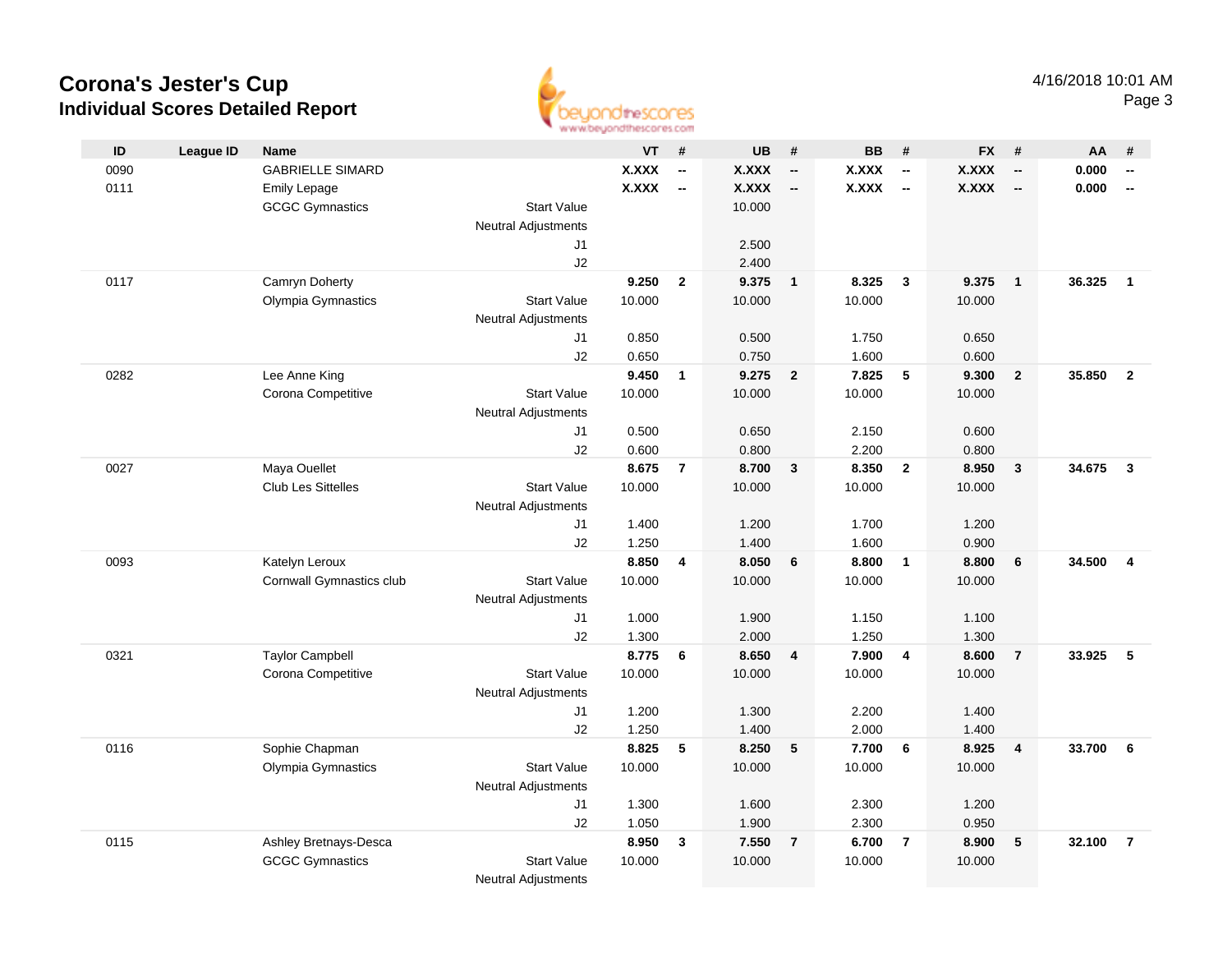

**Level 5 age 9/10**

|    | 1.200 | 2.500 | 3.400 | 0.950 |
|----|-------|-------|-------|-------|
| J2 | 0.900 | 2.400 | 3.200 | 1.250 |

#### **Gymnastics Ontario Level 5**

| ID   | <b>League ID</b> | Name                            |                            | VT           | #                        | <b>UB</b> | #                        | BB       | #                        | <b>FX</b>    | #                        | AA     | - #                      |
|------|------------------|---------------------------------|----------------------------|--------------|--------------------------|-----------|--------------------------|----------|--------------------------|--------------|--------------------------|--------|--------------------------|
| 0381 |                  | Molly Belanger                  |                            | <b>X.XXX</b> | $\overline{\phantom{a}}$ | X.XXX     | $\overline{\phantom{a}}$ | X.XXX    | $\overline{\phantom{a}}$ | X.XXX        | $\overline{\phantom{a}}$ | 0.000  | $\overline{\phantom{a}}$ |
| 0384 |                  | Sophia Reddick                  |                            | X.XXX        | $\overline{\phantom{a}}$ | X.XXX     | $\overline{\phantom{a}}$ | X.XXX    | $\overline{\phantom{a}}$ | <b>X.XXX</b> | $\overline{\phantom{a}}$ | 0.000  | $\overline{\phantom{a}}$ |
| 0394 |                  | Ashley Nadeau                   |                            | 9.500        | $\overline{1}$           | 9.100     | $\overline{1}$           | 9.475    | $\mathbf{1}$             | 9.250        | $\mathbf{1}$             | 37.325 | $\mathbf 1$              |
|      |                  | <b>Ottawa Gymnastics Centre</b> | <b>Start Value</b>         | 10.000       |                          | 10.000    |                          | 10.000   |                          | 10.000       |                          |        |                          |
|      |                  |                                 | <b>Neutral Adjustments</b> |              |                          |           |                          |          |                          |              |                          |        |                          |
|      |                  |                                 | J1                         | 0.500        |                          | 0.900     |                          | 0.500    |                          | 0.850        |                          |        |                          |
|      |                  |                                 | J <sub>2</sub>             | 0.500        |                          | 0.900     |                          | 0.550    |                          | 0.650        |                          |        |                          |
| 0275 |                  | Valerie Lakhonia                |                            | 8.850        | $\mathbf{3}$             | 8.350     | - 3                      | 8.300    | 3                        | 9.125        | $\overline{2}$           | 34.625 | $\overline{2}$           |
|      |                  | Corona Competitive              | <b>Start Value</b>         | 10.000       |                          | 10.000    |                          | 10.000   |                          | 10.000       |                          |        |                          |
|      |                  |                                 | <b>Neutral Adjustments</b> |              |                          |           |                          |          |                          |              |                          |        |                          |
|      |                  |                                 | J1                         | 1.100        |                          | 1.700     |                          | 1.600    |                          | 0.900        |                          |        |                          |
|      |                  |                                 | J2                         | 1.200        |                          | 1.600     |                          | 1.800    |                          | 0.850        |                          |        |                          |
| 0228 |                  | Sarah Mueller                   |                            | 8.050        | 5                        | 8.550     | $\overline{2}$           | 8.325    | $\overline{2}$           | 9.125        | $\overline{2}$           | 34.050 | $\mathbf{3}$             |
|      |                  | <b>Tumblers</b>                 | <b>Start Value</b>         | 10.000       |                          | 10.000    |                          | 10.000   |                          | 10.000       |                          |        |                          |
|      |                  |                                 | <b>Neutral Adjustments</b> |              |                          |           |                          |          |                          |              |                          |        |                          |
|      |                  |                                 | J <sub>1</sub>             | 2.100        |                          | 1.300     |                          | 1.550    |                          | 1.000        |                          |        |                          |
|      |                  |                                 | J2                         | 1.800        |                          | 1.600     |                          | 1.800    |                          | 0.750        |                          |        |                          |
| 0276 |                  | Anya Medeiros                   |                            | 9.250        | $\overline{\mathbf{2}}$  | 8.225     | $\overline{4}$           | 8.100    | 4                        | 7.875        | $\mathbf{3}$             | 33.450 | $\overline{4}$           |
|      |                  | Corona Competitive              | <b>Start Value</b>         | 10.000       |                          | 10.000    |                          | 10.000   |                          | 10.000       |                          |        |                          |
|      |                  |                                 | <b>Neutral Adjustments</b> |              |                          |           |                          |          |                          |              |                          |        |                          |
|      |                  |                                 | J <sub>1</sub>             | 0.800        |                          | 1.750     |                          | 1.900    |                          | 2.150        |                          |        |                          |
|      |                  |                                 | J2                         | 0.700        |                          | 1.800     |                          | 1.900    |                          | 2.100        |                          |        |                          |
| 0094 |                  | janelle mclaughlin              |                            | 8.250        | $\overline{4}$           | 8.150     | 5                        | 7.550    | 5                        | 7.600        | $\overline{4}$           | 31.550 | 5                        |
|      |                  | Cornwall Gymnastics club        | <b>Start Value</b>         | 10.000       |                          | 10.000    |                          | 10.000   |                          | 10.000       |                          |        |                          |
|      |                  |                                 | <b>Neutral Adjustments</b> |              |                          |           |                          | $-0.100$ |                          |              |                          |        |                          |
|      |                  |                                 | J <sub>1</sub>             | 1.700        |                          | 2.000     |                          | 2.350    |                          | 2.350        |                          |        |                          |
|      |                  |                                 | J2                         | 1.800        |                          | 1.700     |                          | 2.350    |                          | 2.450        |                          |        |                          |

**Gymnastics Ontario Level 5**

**level 5 age 11**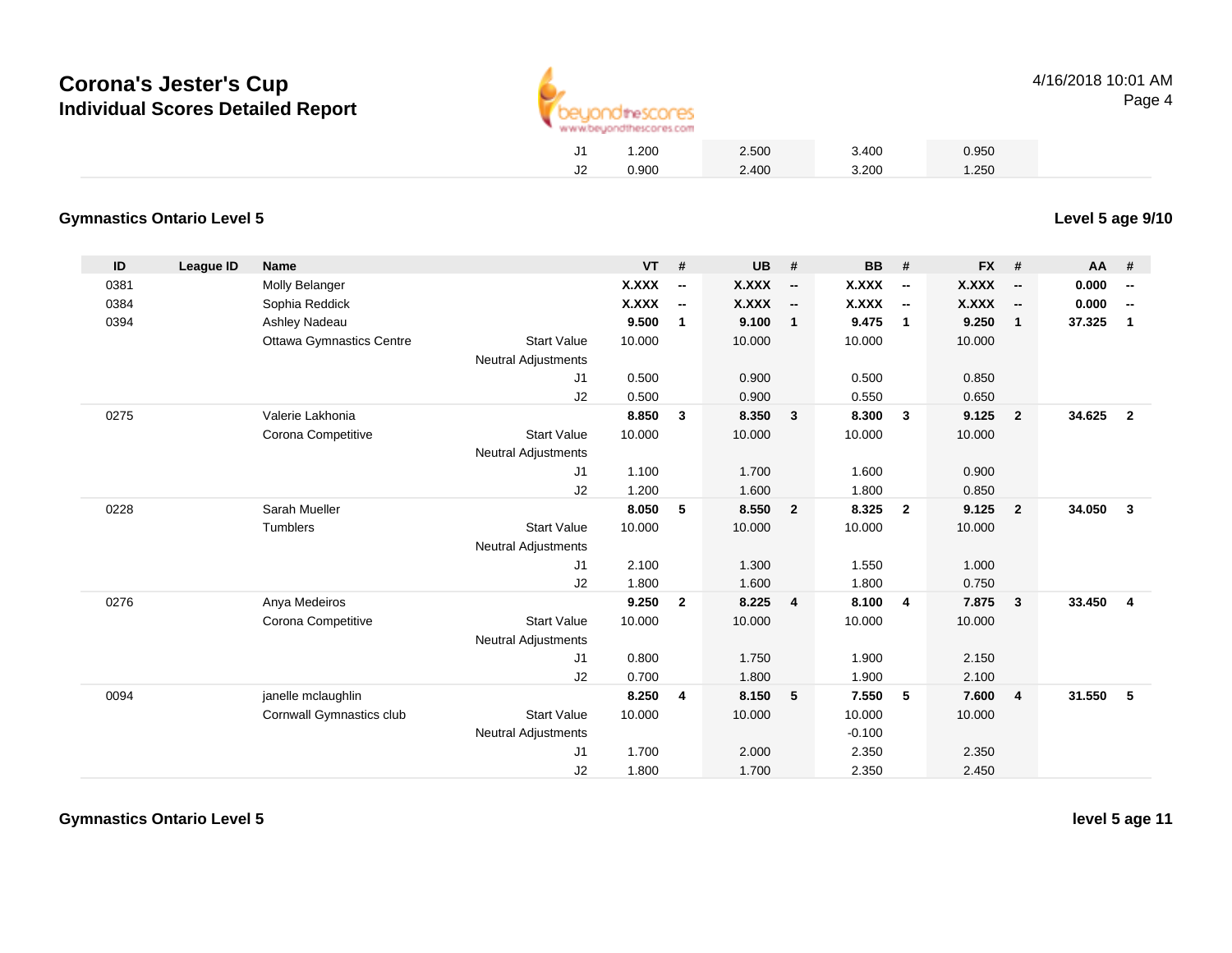

| ID   | <b>League ID</b> | Name                  |                                  | VT     | #              | <b>UB</b>       | #                       | <b>BB</b>       | #              | <b>FX</b> | #                       | AA     | #                       |
|------|------------------|-----------------------|----------------------------------|--------|----------------|-----------------|-------------------------|-----------------|----------------|-----------|-------------------------|--------|-------------------------|
| 0277 |                  | Lauryn Roy            |                                  | 9.250  | $\mathbf{1}$   | 9.450           | $\mathbf{1}$            | 9.400           | $\overline{2}$ | 9.700     | $\overline{1}$          | 37.800 | $\mathbf{1}$            |
|      |                  | Corona Competitive    | <b>Start Value</b>               | 10.000 |                | 10.000          |                         | 10.000          |                | 10.000    |                         |        |                         |
|      |                  |                       | <b>Neutral Adjustments</b>       |        |                |                 |                         |                 |                |           |                         |        |                         |
|      |                  |                       | J1                               | 0.800  |                | 0.500           |                         | 0.500           |                | 0.300     |                         |        |                         |
|      |                  |                       | J2                               | 0.700  |                | 0.600           |                         | 0.700           |                | 0.300     |                         |        |                         |
| 0271 |                  | Sarah Antifave        |                                  | 9.050  | $\mathbf{3}$   | 9.275           | $\overline{\mathbf{2}}$ | 9.525           | $\overline{1}$ | 9.300     | $\overline{\mathbf{3}}$ | 37.150 | $\overline{2}$          |
|      |                  | Corona Competitive    | <b>Start Value</b>               | 10.000 |                | 10.000          |                         | 10.000          |                | 10.000    |                         |        |                         |
|      |                  |                       | <b>Neutral Adjustments</b>       |        |                |                 |                         |                 |                |           |                         |        |                         |
|      |                  |                       | J <sub>1</sub>                   | 0.900  |                | 0.800           |                         | 0.400           |                | 0.650     |                         |        |                         |
|      |                  |                       | J2                               | 1.000  |                | 0.650           |                         | 0.550           |                | 0.750     |                         |        |                         |
| 0226 |                  | Amelia Mikovich       |                                  | 9.050  | $\mathbf{3}$   | 9.100           | 3                       | 8.850           | 4              | 9.275     | 4                       | 36.275 | $\overline{\mathbf{3}}$ |
|      |                  | <b>Tumblers</b>       | <b>Start Value</b>               | 10.000 |                | 10.000          |                         | 10.000          |                | 10.000    |                         |        |                         |
|      |                  |                       | Neutral Adjustments              |        |                |                 |                         |                 |                |           |                         |        |                         |
|      |                  |                       | J1                               | 0.900  |                | 1.000           |                         | 1.100           |                | 0.750     |                         |        |                         |
|      |                  |                       | J2                               | 1.000  |                | 0.800           |                         | 1.200           |                | 0.700     |                         |        |                         |
| 0213 |                  | <b>Avery Carriere</b> |                                  | 9.050  | $\mathbf{3}$   | 9.275<br>10.000 | $\overline{2}$          | 8.825<br>10.000 | 5              | 9.000     | $\overline{7}$          | 36.150 | $\overline{4}$          |
|      |                  | Tumblers              | <b>Start Value</b>               | 10.000 |                |                 |                         |                 |                | 10.000    |                         |        |                         |
|      |                  |                       | <b>Neutral Adjustments</b><br>J1 | 0.950  |                | 0.750           |                         | 1.200           |                | 1.100     |                         |        |                         |
|      |                  |                       | J2                               | 0.950  |                | 0.700           |                         | 1.150           |                | 0.900     |                         |        |                         |
| 0272 |                  | Lori Peters           |                                  | 9.075  | $\overline{2}$ | 8.625           | $\overline{\mathbf{4}}$ | 9.025           | $\mathbf{3}$   | 9.100     | $6\phantom{1}6$         | 35.825 | -5                      |
|      |                  | Corona Competitive    | <b>Start Value</b>               | 10.000 |                | 10.000          |                         | 10.000          |                | 10.000    |                         |        |                         |
|      |                  |                       | Neutral Adjustments              |        |                |                 |                         |                 |                |           |                         |        |                         |
|      |                  |                       | J1                               | 0.800  |                | 1.350           |                         | 1.050           |                | 0.800     |                         |        |                         |
|      |                  |                       | J2                               | 1.050  |                | 1.400           |                         | 0.900           |                | 1.000     |                         |        |                         |
| 0274 |                  | Audrey Bowen          |                                  | 8.800  | 5              | 8.000           | $\overline{7}$          | 8.600           | 6              | 9.200     | 5                       | 34.600 | 6                       |
|      |                  | Corona Competitive    | <b>Start Value</b>               | 10.000 |                | 10.000          |                         | 10.000          |                | 10.000    |                         |        |                         |
|      |                  |                       | <b>Neutral Adjustments</b>       |        |                |                 |                         |                 |                |           |                         |        |                         |
|      |                  |                       | J1                               | 1.100  |                | 2.000           |                         | 1.300           |                | 0.850     |                         |        |                         |
|      |                  |                       | J2                               | 1.300  |                | 2.000           |                         | 1.500           |                | 0.750     |                         |        |                         |
| 0227 |                  | Ava Minnes            |                                  | 8.725  | 6              | 8.400           | 5                       | 8.100           | 8              | 9.325     | $\overline{\mathbf{2}}$ | 34.550 | $\overline{7}$          |
|      |                  | Tumblers              | <b>Start Value</b>               | 10.000 |                | 10.000          |                         | 10.000          |                | 10.000    |                         |        |                         |
|      |                  |                       | <b>Neutral Adjustments</b>       |        |                |                 |                         | $-0.100$        |                |           |                         |        |                         |
|      |                  |                       | J1                               | 1.200  |                | 1.700           |                         | 1.650           |                | 0.700     |                         |        |                         |
|      |                  |                       | J2                               | 1.350  |                | 1.500           |                         | 1.950           |                | 0.650     |                         |        |                         |
| 0273 |                  | Kyra Roventa          |                                  | 8.925  | 4              | 8.300           | 6                       | 8.275           | $\overline{7}$ | 8.700     | 8                       | 34.200 | 8                       |
|      |                  | Corona Competitive    | <b>Start Value</b>               | 10.000 |                | 10.000          |                         | 10.000          |                | 10.000    |                         |        |                         |
|      |                  |                       | <b>Neutral Adjustments</b>       |        |                |                 |                         |                 |                |           |                         |        |                         |
|      |                  |                       | J1                               | 1.050  |                | 1.600           |                         | 1.750           |                | 1.250     |                         |        |                         |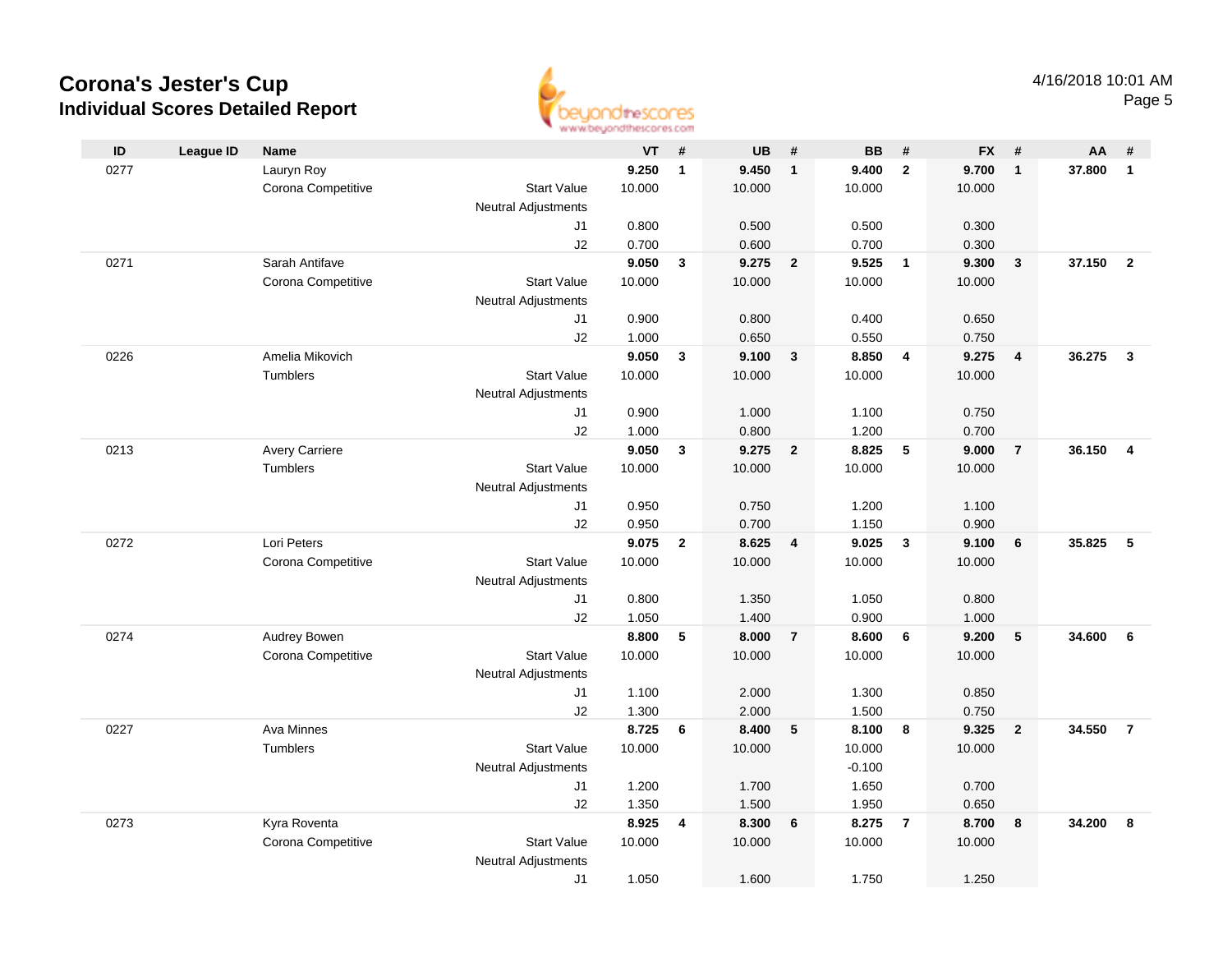

## **Level 5 age 13**

| <b>Gymnastics Ontario Level 5</b> |  |
|-----------------------------------|--|
|                                   |  |

| ID   | League ID | <b>Name</b>            |                                                  | <b>VT</b> | #              | <b>UB</b> | #                       | <b>BB</b> | #              | <b>FX</b> | #              | AA     | #                       |
|------|-----------|------------------------|--------------------------------------------------|-----------|----------------|-----------|-------------------------|-----------|----------------|-----------|----------------|--------|-------------------------|
| 0225 |           | Myra Fauchon           |                                                  | 9.250     | $\overline{2}$ | 9.575     | $\overline{1}$          | 8.925     | 5              | 9.575     | $\mathbf{1}$   | 37.325 | $\mathbf{1}$            |
|      |           | Tumblers               | <b>Start Value</b>                               | 10.000    |                | 10.000    |                         | 10.000    |                | 10.000    |                |        |                         |
|      |           |                        | Neutral Adjustments                              |           |                |           |                         |           |                |           |                |        |                         |
|      |           |                        | J <sub>1</sub>                                   | 0.700     |                | 0.400     |                         | 1.150     |                | 0.500     |                |        |                         |
|      |           |                        | J2                                               | 0.800     |                | 0.450     |                         | 1.000     |                | 0.350     |                |        |                         |
| 0123 |           | Kylar Rathwell         |                                                  | 9.225     | 3              | 9.050     | $\mathbf{3}$            | 9.200     | $\overline{1}$ | 9.425     | $\overline{2}$ | 36.900 | $\overline{\mathbf{2}}$ |
|      |           | Olympia Gymnastics     | <b>Start Value</b>                               | 10.000    |                | 10.000    |                         | 10.000    |                | 10.000    |                |        |                         |
|      |           |                        | Neutral Adjustments                              |           |                |           |                         |           |                |           |                |        |                         |
|      |           |                        | J1                                               | 0.800     |                | 0.800     |                         | 0.700     |                | 0.550     |                |        |                         |
|      |           |                        | J2                                               | 0.750     |                | 1.100     |                         | 0.900     |                | 0.600     |                |        |                         |
| 0286 |           | Emma Cardinal          |                                                  | 8.950     | 6              | 9.500     | $\overline{\mathbf{2}}$ | 9.025     | $\overline{4}$ | 9.125     | 5              | 36.600 | $\overline{3}$          |
|      |           | Corona Competitive     | <b>Start Value</b>                               | 10.000    |                | 10.000    |                         | 10.000    |                | 10.000    |                |        |                         |
|      |           |                        | Neutral Adjustments                              |           |                |           |                         |           |                |           |                |        |                         |
|      |           |                        | J1                                               | 1.100     |                | 0.400     |                         | 1.050     |                | 0.950     |                |        |                         |
|      |           |                        | J2                                               | 1.000     |                | 0.600     |                         | 0.900     |                | 0.800     |                |        |                         |
| 0288 |           | Mya Hutchings          |                                                  | 9.075     | 5              | 8.925     | 5                       | 9.125     | $\overline{2}$ | 9.125     | 5              | 36.250 | $\overline{\mathbf{4}}$ |
|      |           | Corona Competitive     | <b>Start Value</b>                               | 10.000    |                | 10.000    |                         | 10.000    |                | 10.000    |                |        |                         |
|      |           |                        | <b>Neutral Adjustments</b>                       |           |                |           |                         |           |                |           |                |        |                         |
|      |           |                        | J <sub>1</sub>                                   | 1.000     |                | 1.200     |                         | 0.850     |                | 0.750     |                |        |                         |
|      |           |                        | J2                                               | 0.850     |                | 0.950     |                         | 0.900     |                | 1.000     |                |        |                         |
| 0350 |           | Lauren Marcantonio     |                                                  | 8.825     | 8              | 8.650     | 8                       | 9.200     | $\overline{1}$ | 9.400     | 3              | 36.075 | 5                       |
|      |           | Corona Competitive     | <b>Start Value</b><br><b>Neutral Adjustments</b> | 10.000    |                | 10.000    |                         | 10.000    |                | 10.000    |                |        |                         |
|      |           |                        | J1                                               | 1.050     |                | 1.300     |                         | 0.850     |                | 0.600     |                |        |                         |
|      |           |                        | J2                                               | 1.300     |                | 1.400     |                         | 0.750     |                | 0.600     |                |        |                         |
| 0279 |           | Andrea Tsarouhas       |                                                  | 9.100     | 4              | 8.775     | 6                       | 8.925     | 5              | 9.000     | 6              | 35.800 | 6                       |
|      |           | Corona Competitive     | <b>Start Value</b>                               | 10.000    |                | 10.000    |                         | 10.000    |                | 10.000    |                |        |                         |
|      |           |                        | <b>Neutral Adjustments</b>                       |           |                |           |                         |           |                |           |                |        |                         |
|      |           |                        | J1                                               | 0.900     |                | 1.250     |                         | 1.100     |                | 1.000     |                |        |                         |
|      |           |                        | J2                                               | 0.900     |                | 1.200     |                         | 1.050     |                | 1.000     |                |        |                         |
| 0172 |           | <b>Gracie McDonell</b> |                                                  | 9.350     | $\mathbf{1}$   | 8.950     | $\overline{4}$          | 7.225     | 9              | 9.325     | 4              | 34.850 | $\overline{7}$          |
|      |           | Kingston Gymnastics    | <b>Start Value</b>                               | 10.000    |                | 10.000    |                         | 10.000    |                | 10.000    |                |        |                         |
|      |           |                        | <b>Neutral Adjustments</b>                       |           |                |           |                         |           |                |           |                |        |                         |
|      |           |                        | J <sub>1</sub>                                   | 0.800     |                | 0.900     |                         | 2.800     |                | 0.750     |                |        |                         |